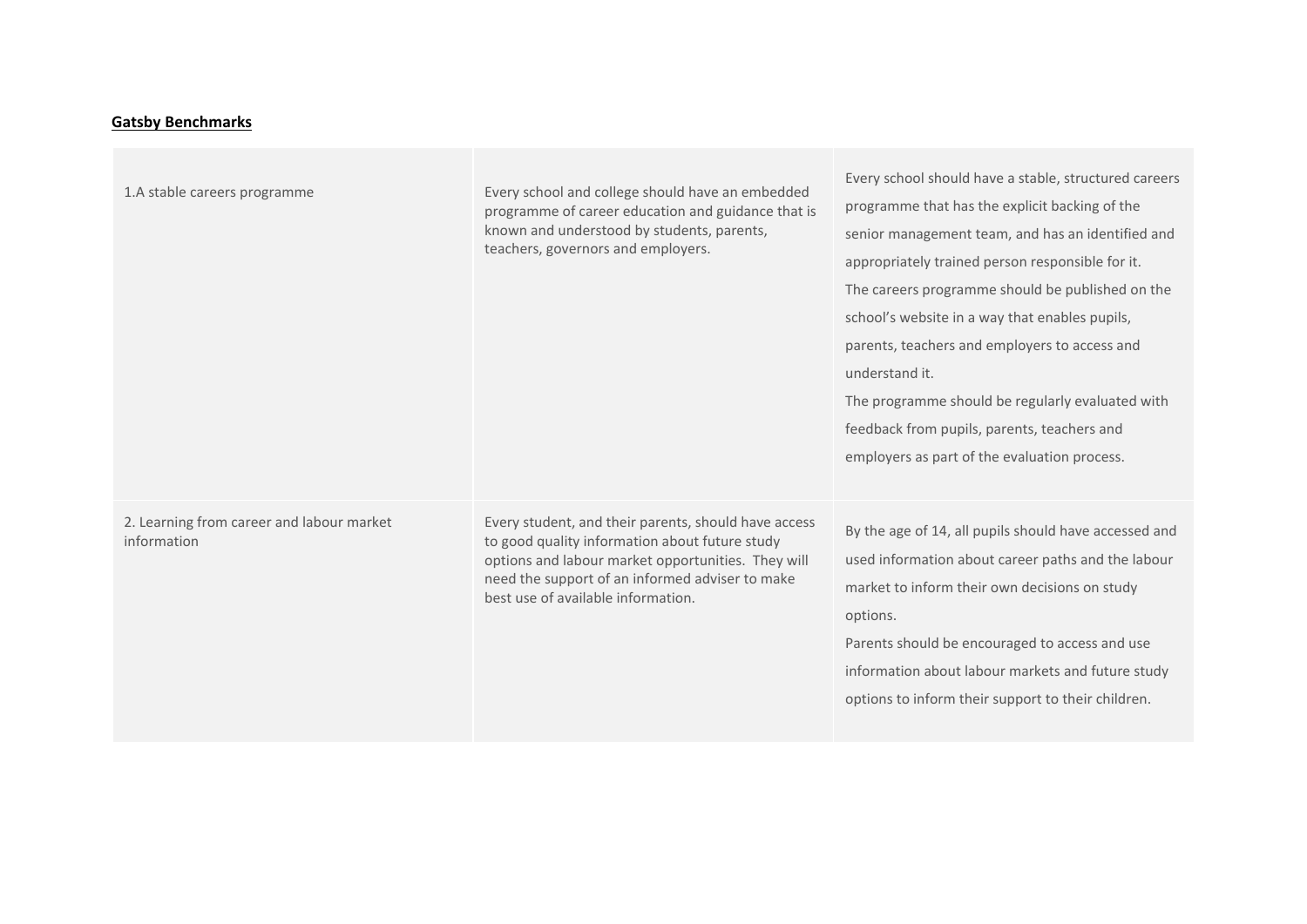| 3. Addressing the needs of each student    | Students have different career guidance needs at<br>different stages. Opportunities for advice and<br>support needs to be tailored to the needs of each<br>student. A school's careers programme should<br>embed quality and diversity considerations<br>throughout.                 | A school's careers programme should actively seek to<br>challenge stereotypical thinking and raise<br>aspirations.<br>Schools should keep systematic records of the<br>individual advice given to each pupil, and subsequent<br>agreed decisions.<br>All pupils should have access to these records to<br>support their career development.<br>Schools should collect and maintain accurate data for<br>each pupil on their education, training or<br>employment destinations. |
|--------------------------------------------|--------------------------------------------------------------------------------------------------------------------------------------------------------------------------------------------------------------------------------------------------------------------------------------|--------------------------------------------------------------------------------------------------------------------------------------------------------------------------------------------------------------------------------------------------------------------------------------------------------------------------------------------------------------------------------------------------------------------------------------------------------------------------------|
| 4. Linking curriculum learning to careers  | All teachers should link curriculum learning with<br>careers. STEM subject teachers should highlight the<br>relevance of STEM subjects for a wide range of<br>future career paths.                                                                                                   | By the age of 14, every pupil should have had the<br>opportunity to learn how the different STEM subjects<br>help people to gain entry to, and be more effective<br>workers within, a wide range of careers.                                                                                                                                                                                                                                                                   |
| 5. Encounters with employers and employees | Every student should have multiple opportunities to<br>learn from employers about work, employment and<br>the skills that are valued in the workplace. This can<br>be through a range of enrichment activities,<br>including visiting speakers, mentoring and enterprise<br>schemes. | Every year, from the age of 11, pupils should<br>participate in at least one meaningful encounter*<br>with an employer.                                                                                                                                                                                                                                                                                                                                                        |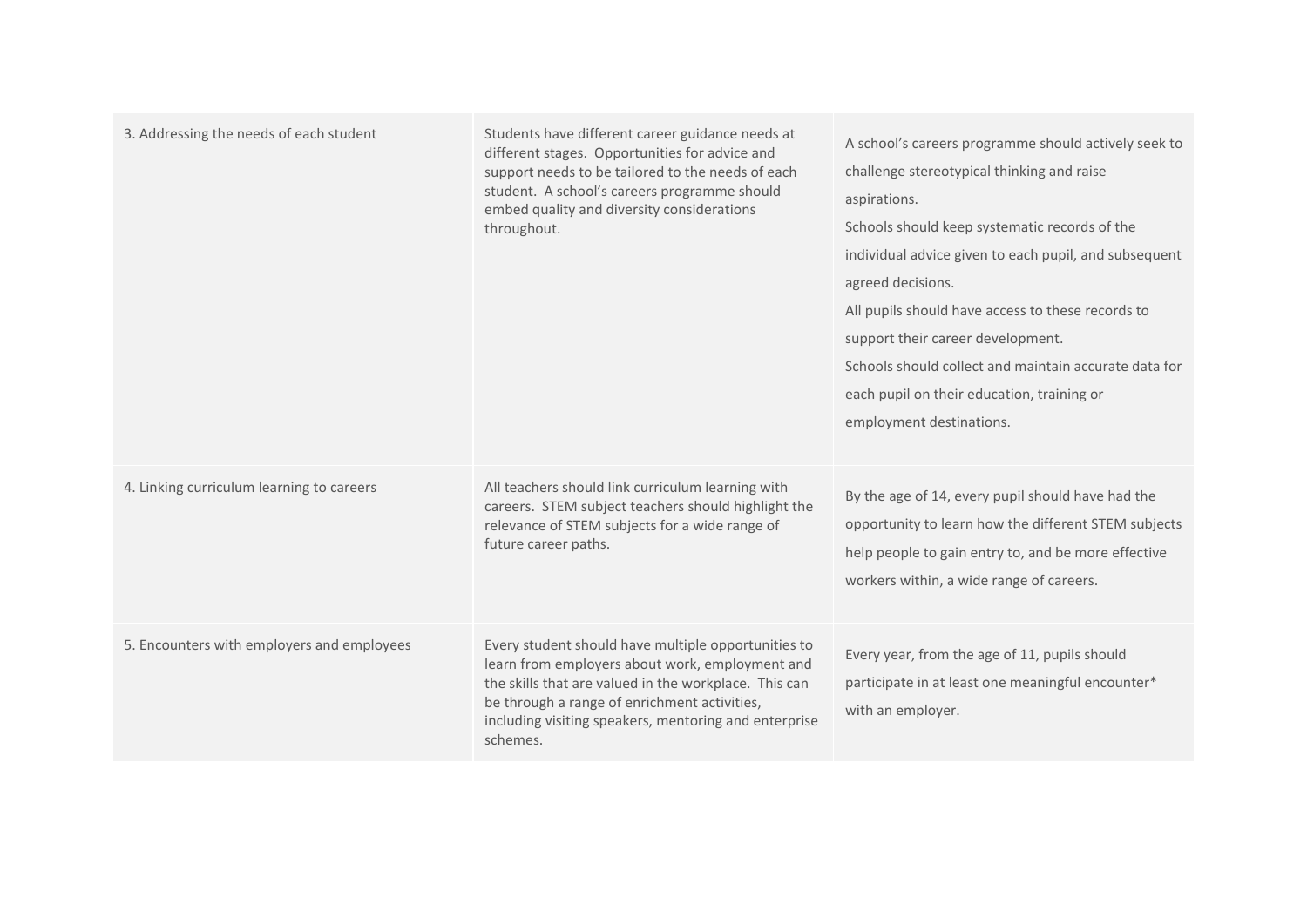|                                                 |                                                                                                                                                                                                                                       | *A 'meaningful encounter' is one in which the student has<br>an opportunity to learn about what work is like, or what it<br>takes to be successful in the workplace.                                                                                                                                                                                                                                                                                           |
|-------------------------------------------------|---------------------------------------------------------------------------------------------------------------------------------------------------------------------------------------------------------------------------------------|----------------------------------------------------------------------------------------------------------------------------------------------------------------------------------------------------------------------------------------------------------------------------------------------------------------------------------------------------------------------------------------------------------------------------------------------------------------|
| 6. Experiences of workplaces                    | Every student should have first-hand experiences of<br>the workplace through work visits, work shadowing<br>and/or work experience to help their exploration of<br>career opportunities, and expand their networks.                   | By the age of 16, every pupil should have had at least<br>one experience of a workplace, additional to any part<br>time jobs they may have.<br>By the age of 18, every pupil should have had one<br>further experience, additional to any part time jobs<br>they may have.                                                                                                                                                                                     |
| 7. Encounters with further and higher education | All students should understand the full range of<br>learning opportunities that are available to<br>them. This includes both academic and vocational<br>routes, and learning in schools, colleges, universities<br>and the workplace. | By the age of 16, every pupil should have had a<br>meaningful encounter with providers of the full<br>range of learning opportunities, including Sixth<br>Forms, colleges, universities and apprenticeship<br>providers. This should include the opportunity to<br>meet both staff and pupils.<br>By the age of 18, all pupils who are considering<br>applying for university should have had at least two<br>visits to universities to meet staff and pupils. |